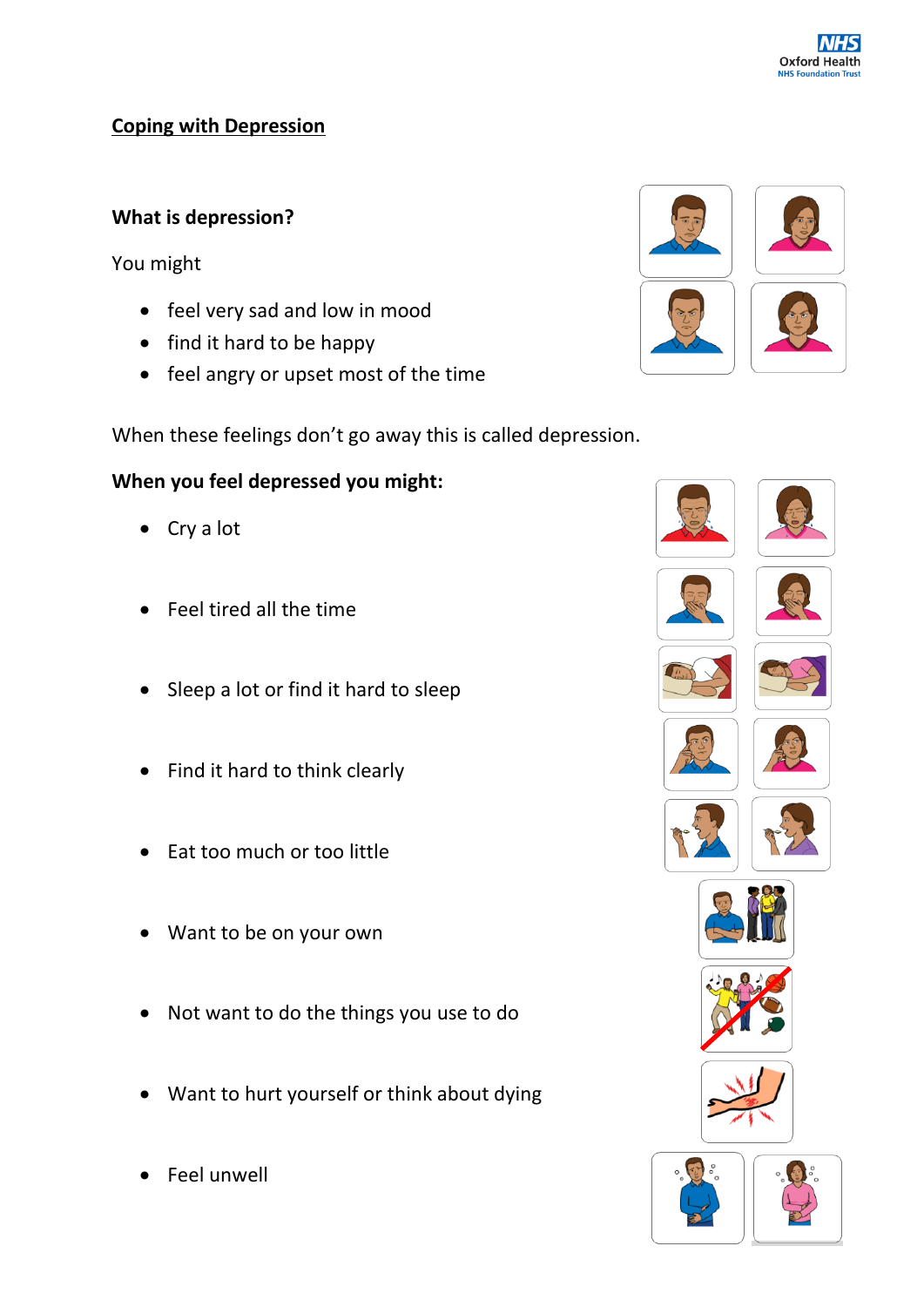

- Not look after yourself. You might not have a shower.
- Think that something bad is going to happen
- Think horrible thoughts about yourself

## **Depression can be caused by lots of different things:**

- Losing someone you love
- Something bad might have happened in your life; big or small
- You may have an illness that gives you lots of pain in your body
- It may be caused because you cannot see you family and friends

## **What you can do to help you feel better**:

- Talk to others talk to your carer or friends and family over the phone.
- Keep yourself busy by doing something you like
- Do something that needs to be done.















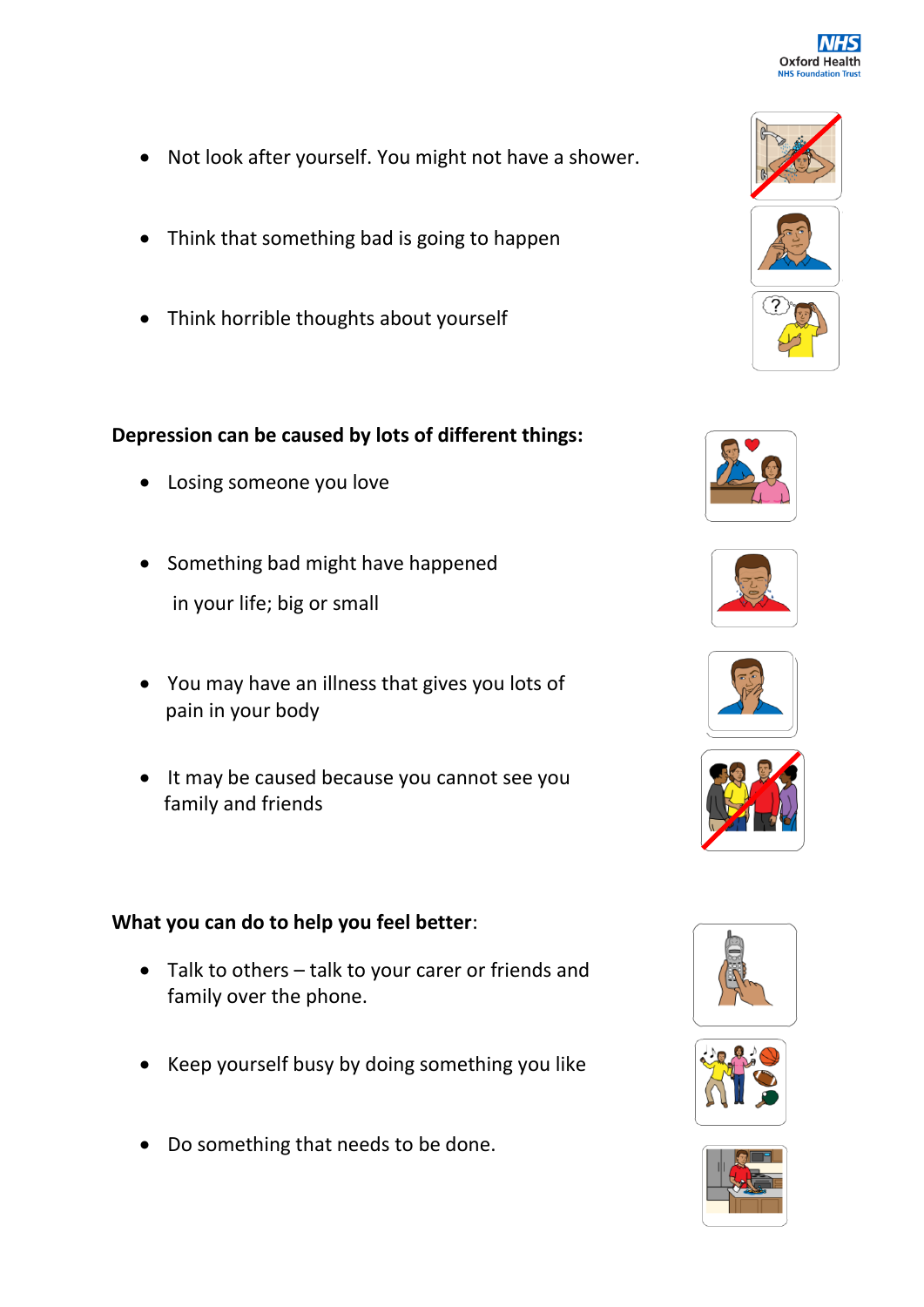

- Do a chore at home e.g. the washing up or hoovering
- Go out for your daily exercise.

Try to go for a walk somewhere green, e.g. park, woods, by the river.

- Relax by listening to music or have a bath
- Try a new hobby
- Eat healthy snacks and meals
- Do not drink alcohol. Alcohol can make you feel more sad and worried.
- Write down how you are feeling







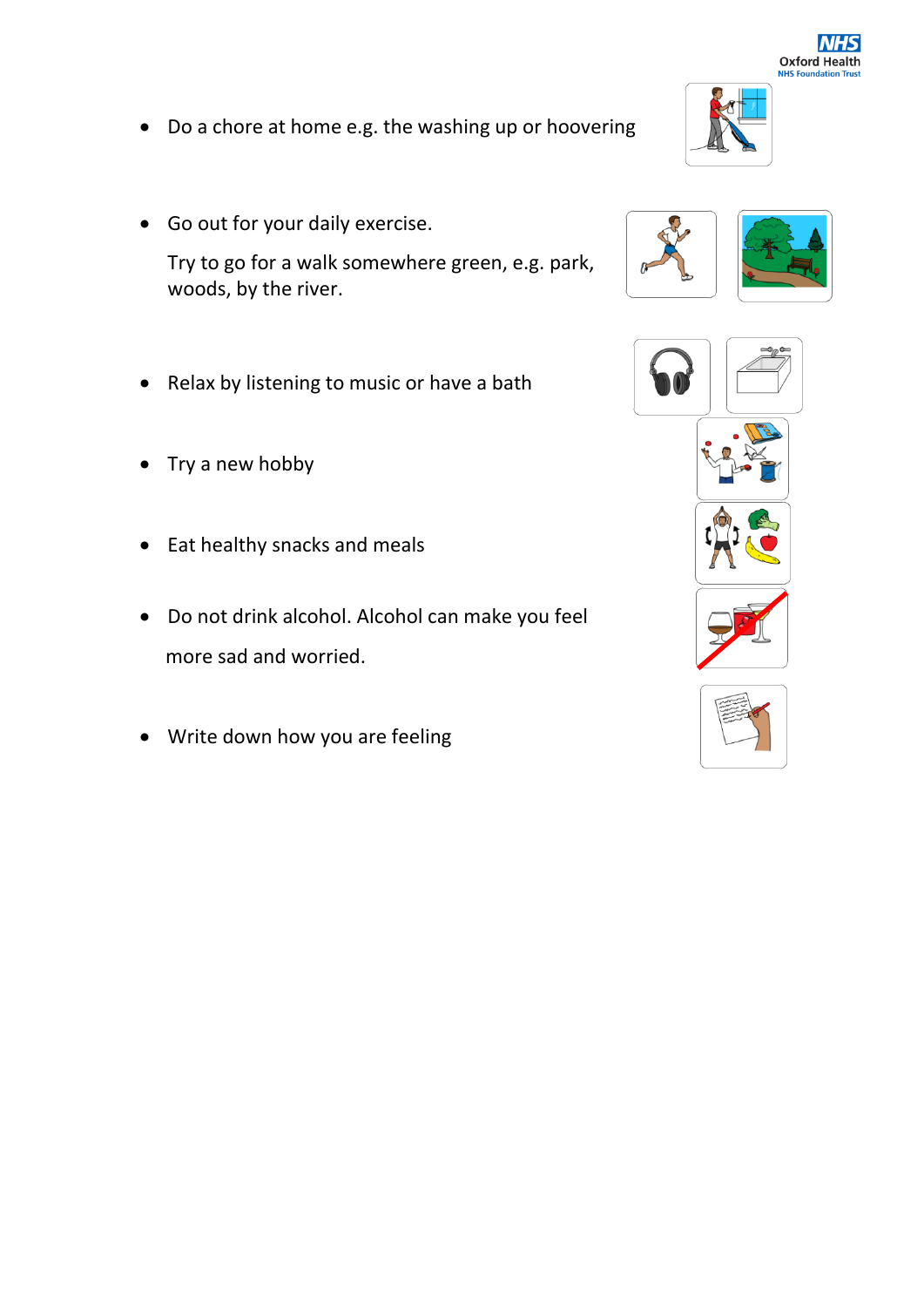

#### **Coronavirus means you cannot do the things you use to do**

- see friends and family
- go shopping when you want
- go out for a walk when you want
- talk to people in the street

## **Coronavirus means you still can do some things**

If you are 2 meters apart from other people you can

- Go out for exercise **once a day**
- Go out for really important shopping

**Coronavirus can make you feel worried and upset**

**It helps to talk to people over the phone when you are upset.**

**When you feel depressed your body may feel different:**















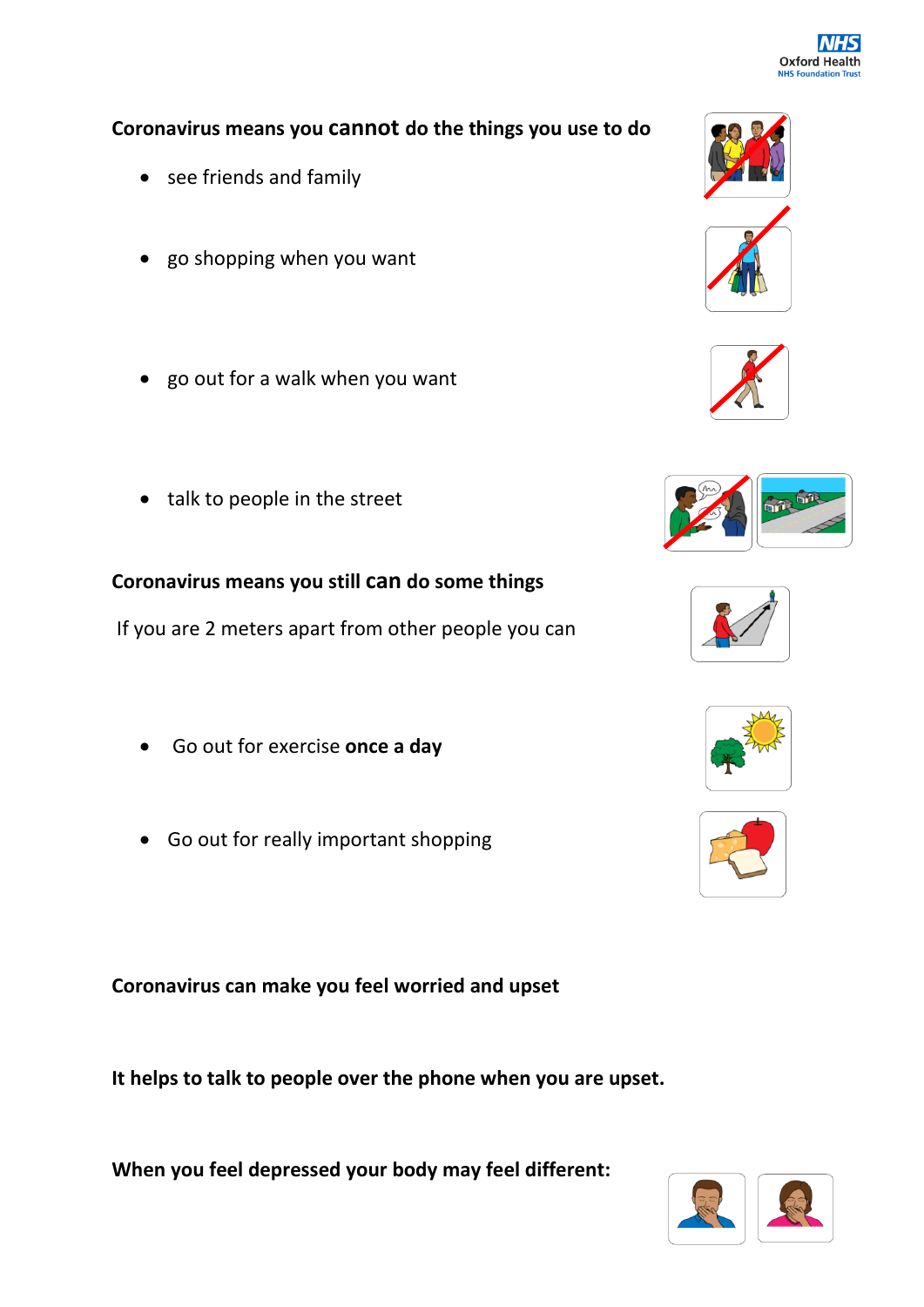

- Feeling tired
- Sleep a lot
- Eating too little
- Feeling unwell

**Coronavirus can also make us feel these things**

# **SO talk to a carer or a medical person or 111.**

To find out if it is Coronavirus or depression that is making you feel unwell.

# **It is important to ask to talk to your GP,111 or Samaritans if:**

- You do not feel better over time.
- You feel very upset or angry towards family and friends.
- You no longer want to the things you used to do
- You want to hurt yourself